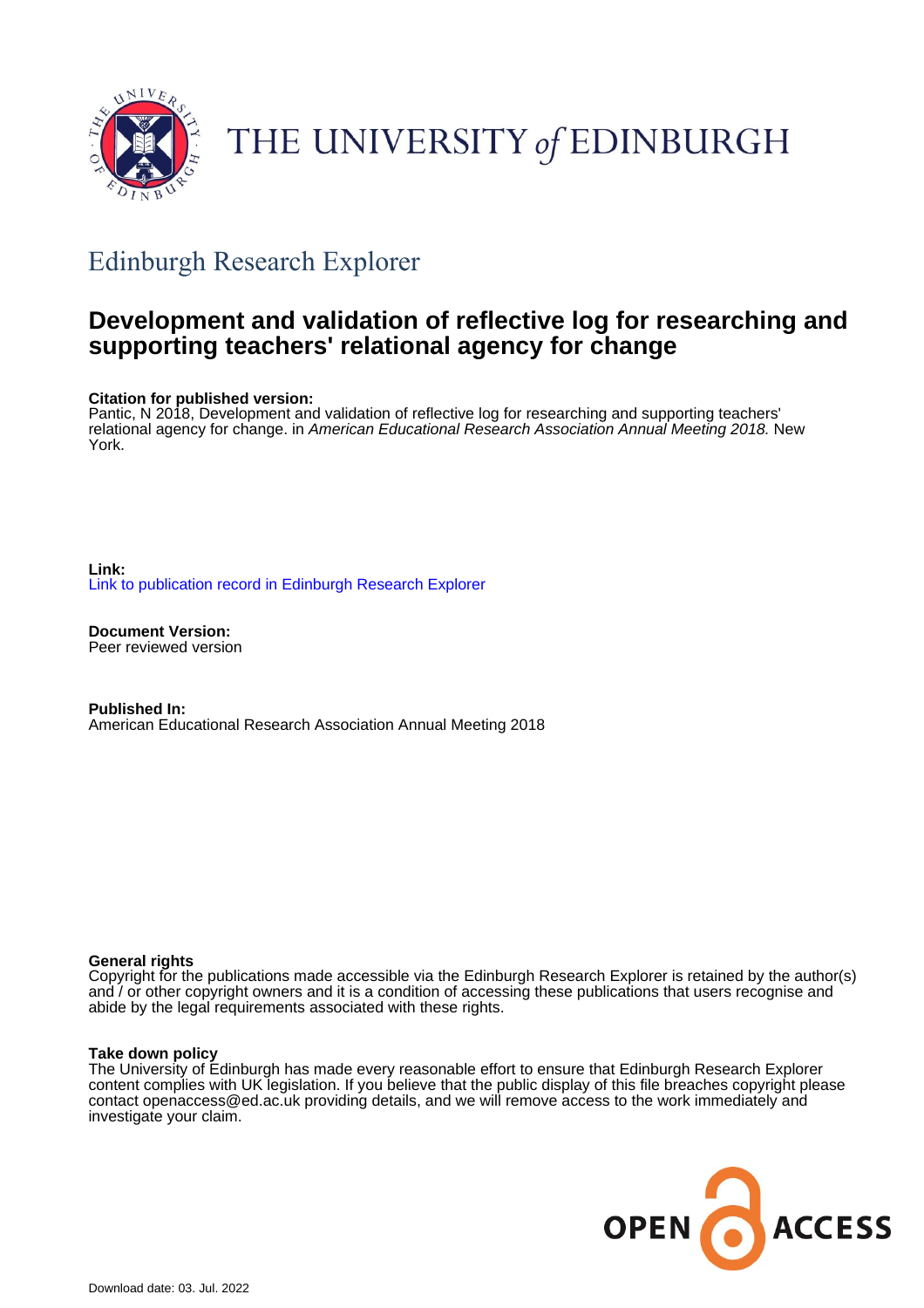### **Development and Validation of Reflective Log for Researching and Supporting Teachers' Relational Agency for Change**

Paper presented at the American Educational Research Association (AERA) Annual Meeting, New York, 13-17 April, 2018.

Dr Nataša Pantić, University of Edinburgh [natasa.pantic@ed.ac.uk](mailto:natasa.pantic@ed.ac.uk)

#### **Abstract**

This paper presents the development and validation of a reflective log designed for researching and supporting teachers' relational agency for change. Drawing on theories of teacher agency and inclusive pedagogy, relational agency is defined as teachers working inclusively and collaboratively with families, colleagues and other professionals to address barriers to learning experienced by some students, while avoiding their marginalisation. The log is designed collaboratively with practitioners to analyse these ways of working in relation to particular purposes of change that matter to them, including but not limited to enhancing student achievement. Following responses from 24 teachers and 22 student teachers about the purposes and nature of their collaborative practices within and beyond school, a draft log has been adjusted for uses in future research and professional reflection.

#### **Background and objective**

Traditional preparation for teaching as an isolated teacher-classroom activity is increasingly challenged, and teacher collaboration is promoted as beneficial for student outcomes and innovation (Daly et al., 2010; Grangeat & Gray, 2008; Louis et al., 1996; Moolenaar, 2012). How teachers interact with each other and with other staff is critical for taking a collective responsibility for student learning, particularly for students from migrant and low socioeconomic backgrounds (Goddard et al., 2007; Louis et al., 1996; Moolenaar et al., 2012). Impactful teacher collaboration, e.g. in the form of 'communities of practice' (Wenger, 1998) is characterised by shared sense of purpose and focus on students learning (see Vescio et al., 2008 for review).

However, existing studies have been criticised for trivialising teachers' practices in a simplistic assumption that teacher collaboration leads to improved student achievement (Riveros et al., 2012). Moreover, the very notion of community is subverted if members are not seen to exercise much choice over the purposes of their collaboration (Roth & Lee, 2006). What is also overlooked is that schools do not necessary comprise a single community given a variety of purposes that teachers, students and their families, may pursue. Contexts of contemporary schooling involve many co-existing, sometimes competing demands on teachers and schools that involve diverse perspectives and understandings of their roles and priorities. For example, schools increasingly have roles in collaborating with external agencies to protect children who are at risk of social exclusion, as well as underachievement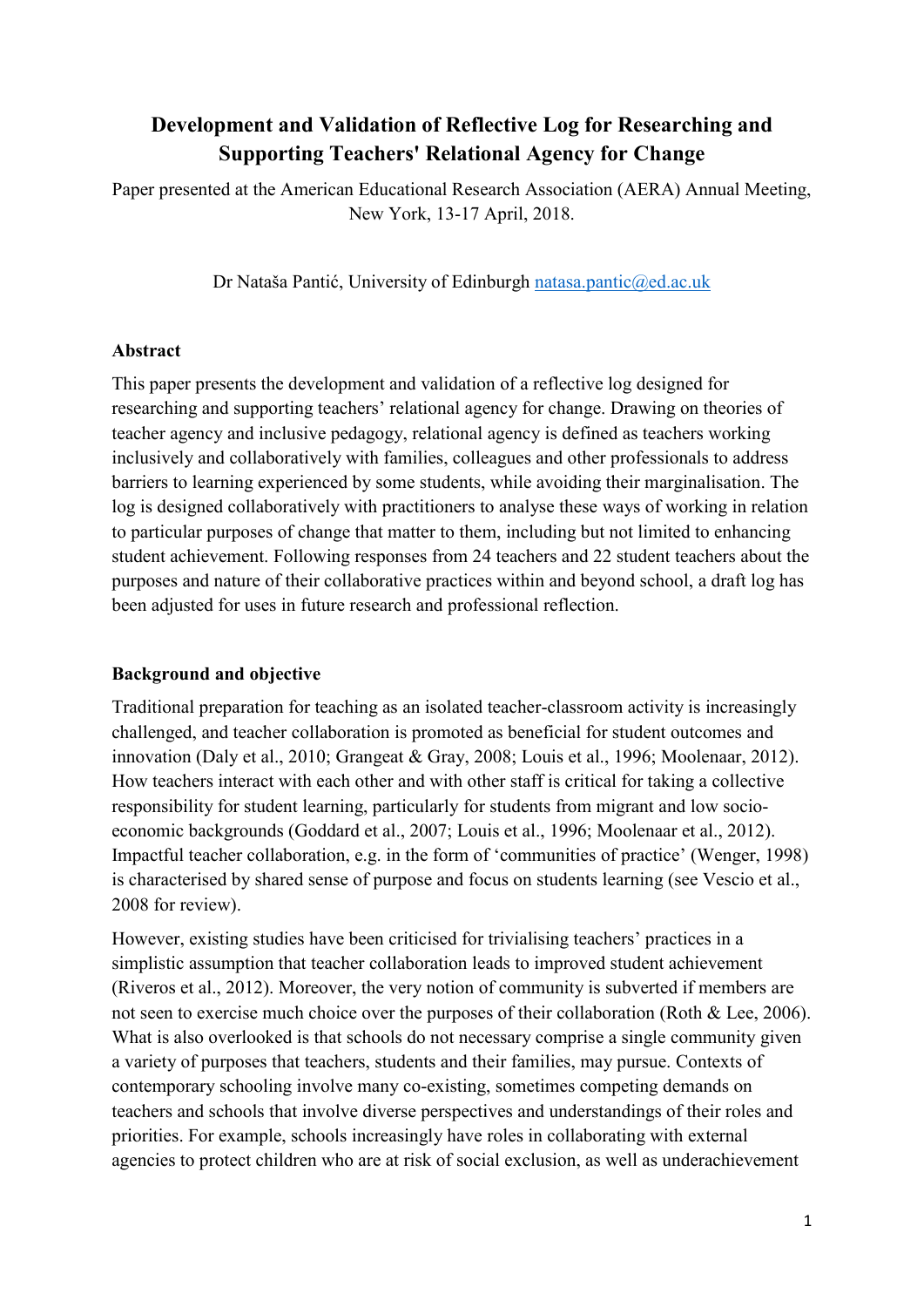and other forms of marginalisation. This kind of focus on students' wellbeing as well as achievement is very important to teachers themselves (Pantić, 2017) and shows their multiple commitments that may reflect in multiple purposes of their collaboration within and beyond schools. For example, teachers may be the first people to notice early signs of distress and seek to work with a social worker or a community nurse to support a vulnerable student (Edwards, 2010). It is, therefore, important to understand teacher collaboration in relation to diverse purposes, including but not limited to enhancing student achievement.

This paper presents a reflective log that has been developed collaboratively and validated with practitioners for collecting data on teachers' collaborative practices in relation to the purposes that matter to them.

#### **Theoretical framework**

The underpinning theoretical framework combines a distinctive inclusive pedagogical approach within a theory of teachers' relational agency (Pantić & Florian, 2015). The inclusive pedagogical approach (Florian & Black-Hawkins, 2011) involves ways of working with others intended to mitigate the external causes of educational inequality. It is concerned with educational attainment as well as other outcomes and attends to individual differences between learners while actively avoiding the marginalisation of some learners and/or groups, for example, ethnic minority students or those who may be disadvantaged by poverty. This approach represents a specific view of inclusive education as learning how to respect and respond to human differences in ways that include, rather than exclude, learners from what is ordinarily available in the daily routines of schooling, as opposed to doing something 'additional' or 'different' for some (Florian, 2009).

While in the English speaking world 'pedagogy' is often understood as a practice related exclusively to classrooms, we situated the inclusive pedagogy within the broader theory of teachers' *relational agency* – a capacity to work purposefully with others and become aware of the resources they could bring to bear to support a student (Edwards, 2007). Anne Edwards developed the concept of relational agency to explain aspects of inter-professional work with vulnerable children (Edwards, 2007; 2010). In this context, relational agency unfolds when teachers work collaboratively with other professionals to make sense of each other's purposes and attune their practices to give children and young people consistent support focusing on the task at hand - changing trajectories for children at risk of exclusion (Edwards, 2007).

In our own work on teacher agency for social justice and inclusion (Pantić & Florian, 2015; Pantić, 2017) we applied the concept of relational agency to explore teachers' working inclusively and purposefully with various others, including families and school colleagues, as they seek to remove the barriers that some learners may experience. For example, primary teachers shared a sense of purpose with other professionals and families, placing concerns for students' wellbeing high in the perceptions of their professional roles (Pantić, 2017). This reflected Archer's theorisation of agency as partly determined by the actors' commitment to the goals that are important to them (Archer, 2000). But it is not enough to care; agents (inter- )*act* to take forward what matters to them in the setting of their practice (Edwards, 2017), and reflect on the outcomes of their actions in contexts (Pantić, 2015).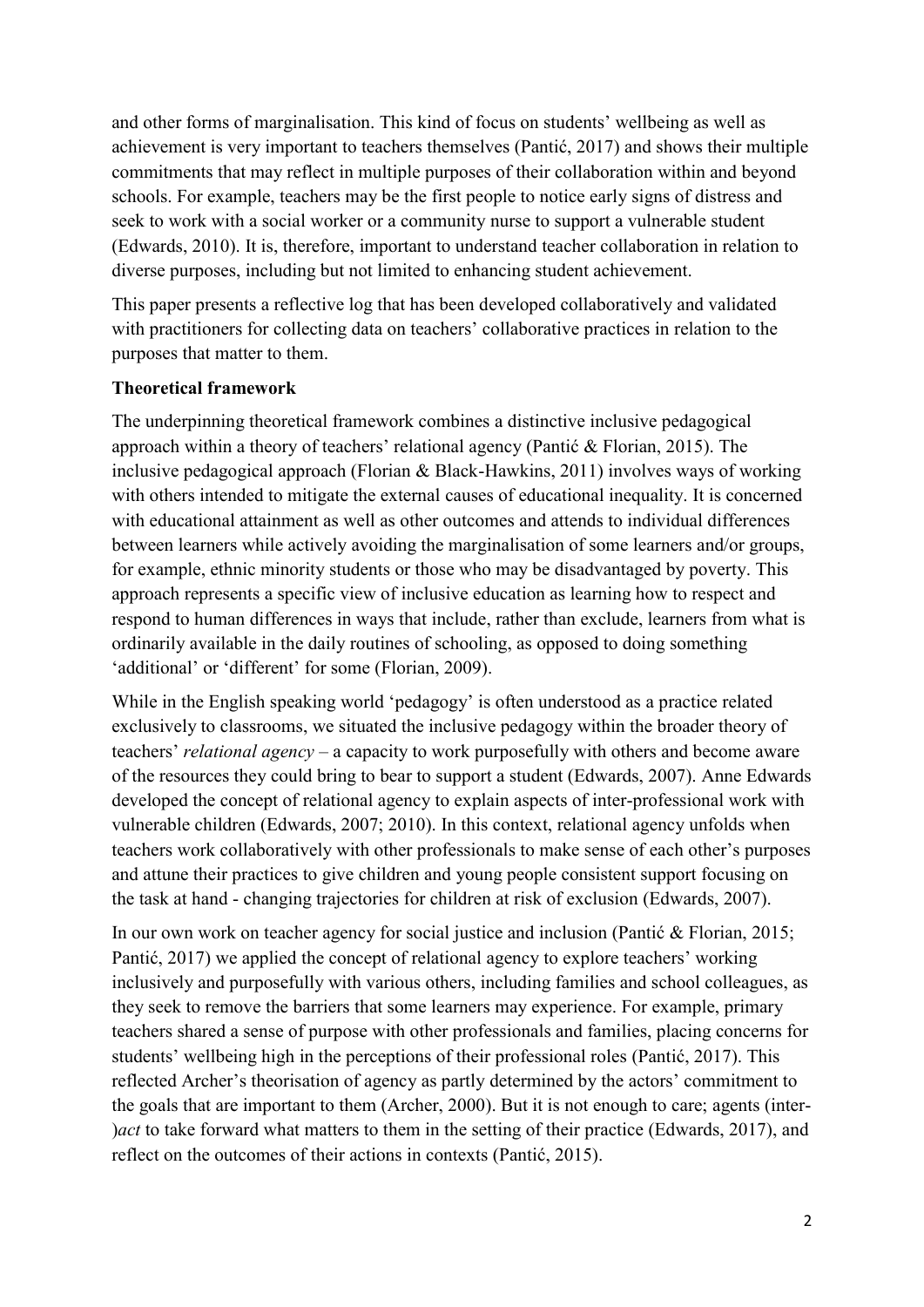The log presented in this paper has been designed to capture teachers' reflexivity as an essential aspect of their agency (Pantić, 2015; 2017). Archer (2000) emphasised the importance of reflexivity as a distinctly human capacity to monitor and evaluate their actions and social contexts, for envisaging alternatives and working with others to bring about their transformation. Combined teacher agency and inclusive pedagogy frameworks enabled us to interpret teachers' reflections on their purposes and interactional practices as more or less inclusive ways in which they sought to influence parents or seek advice from colleagues or other experts to support children in their charge. In other words, it enabled us to explore the purposes and content ('what'), as well as the nature and impact ('how' and 'why') of teachers' relational agency for change.

#### **Methods and data sources**

The reflective log was developed collaboratively with the practitioners following the procedures of the Critical Communicative Methodology (Gómez, Puigvert & Flecha, 2011) to combine research-generated insights with the users' perspectives about what 'really matters' in their professional contexts. A twelve member Advisory Committee included six researchers, two teachers, two (depute) head teachers, and two representatives of local and national authorities in Scotland. The initial draft was developed following the discussions of the Advisory Committee about the most adequate ways of asking teachers to reflect on a situation in which they sought to work with others to address a risk of exclusion and underachievement in their schools. The intention of using a log (rather than e.g. a questionnaire) was to enable teachers to report their experience in their own terms and providing context-specific information, with prompting questions listed on the margin, such as: 'Who else was involved and how?' and 'What was the outcome?'

#### *Participants*

The log we sent for validation to teachers in two schools facilitated by the (depute) head teachers and to other teacher networks through authority representatives on the Advisory Committee, and through teacher educators to their (former) students. Initially, 15 teachers were asked to fill out the log and to send any comments about the log itself, e.g. in terms of clarity of instructions and/or any difficulties in responding to the log. The first round of adjustments included simplification of instructions and improvement in the layout with a view toward making the log more user-friendly (see Figure 1). The log was further tested with 9 teachers, including leadership team, from one primary school, and 22 students on three different education programmes. In total 46 responses have been received, 24 from school teachers and 22 from student teachers (some of whom were also school teachers), and analysed to identify the 'What', 'How' and 'Why' of teachers' change purposes and relational practices. Subsequently, the log instructions were adjusted as described below.

#### *Instrument*

The revised web-based log is structured in three main sections: What, Who, and Why. Section 'What' asks teachers to describe a particular aim or purpose of a change they sought to generate in their school. Section 'Who' invites teachers to identify people they approached in the situation they described, giving the reasons why they were approached and the nature of the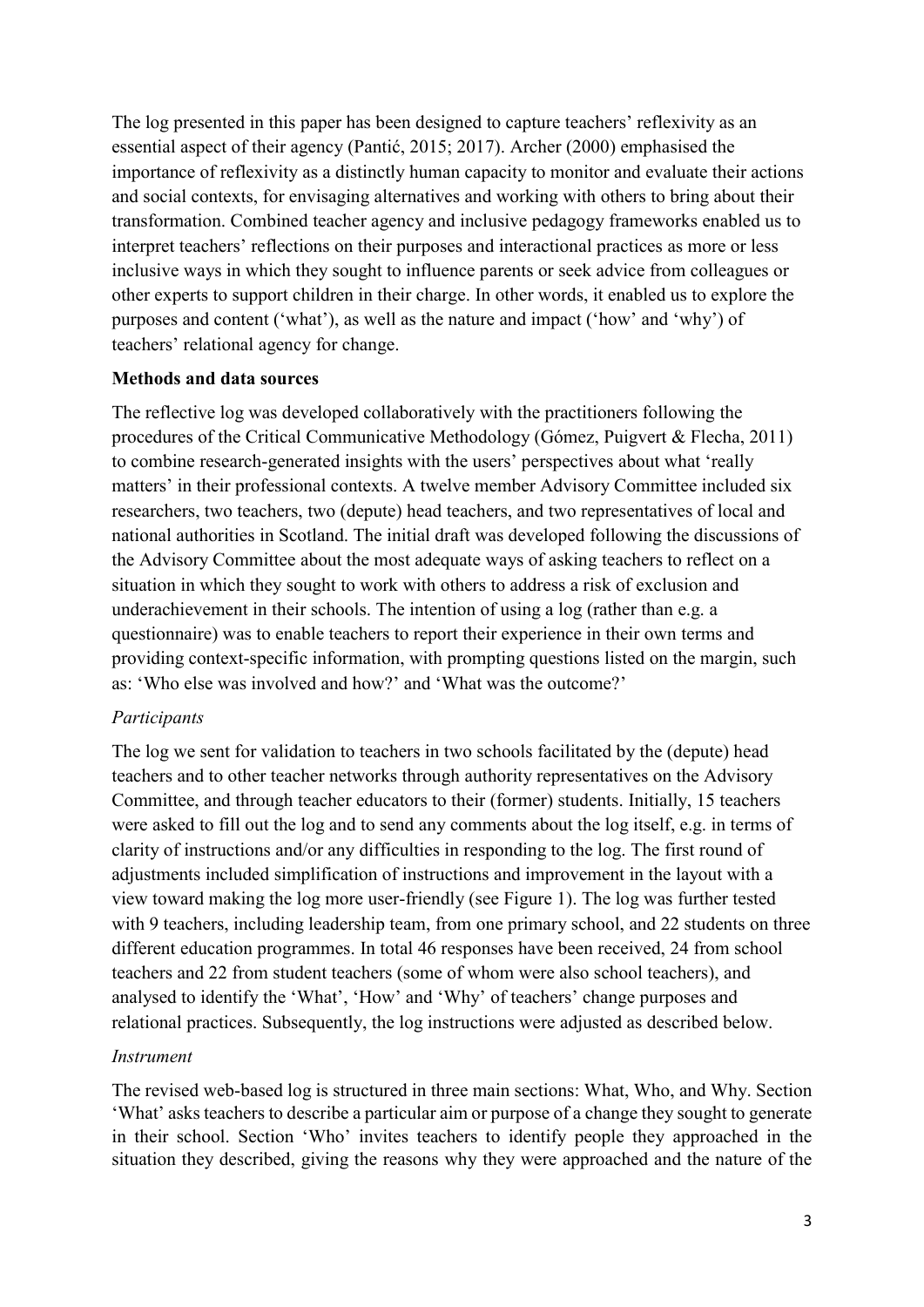interaction. Finally, section 'Why' provides space for reflection on the change process and its expected or unexpected outcomes (see Figure1).

|                   | Please enter your personal code<br>Code:                                                                                  |
|-------------------|---------------------------------------------------------------------------------------------------------------------------|
|                   | <b>WHAT</b><br>Think of a time when you tried to make a difference in your school: What was your aim?<br>What did you do? |
|                   |                                                                                                                           |
| <b>REFLECTION</b> | <b>WHO</b><br>Who did you involve in this experience? Please name up to five people within or outside                     |
|                   | school (in the order in which you approached them).<br>Person 1                                                           |
|                   | Code:<br>Relationship: Please select<br>Role: Please select<br>$\bullet$<br>Why did you go to this person?                |
|                   |                                                                                                                           |
|                   | How did this person support you?                                                                                          |
|                   |                                                                                                                           |
|                   | <b>WHY</b>                                                                                                                |

Figure 1. Layout of the web-based version of the reflective log, available on <https://www.team4change.education.ed.ac.uk/network/>

#### *Analysis*

Log entries were coded using previously generated codes (Pantić, 2017) for aspects of teacher agency applied to inclusive pedagogy (see Table 1). The codes referring to the teachers' sense of purpose include the content described by teacher, the diverse aims and outcomes they try to achieve (e.g. Learning, socialisation, creating inclusive school community), and the nature of their action. For example, 'Role-implementer' code was applied to statements that describe efforts to implement current policies and procedures (e.g delivering the curricula). 'Agency' was used to code statements of goals that involve proactively taking responsibility for students (e.g. learning and wellbeing) or broader school issues (e.g. trying to spread a new practice, even if this might challenge existing policies and practices). Importantly, 'Role-implementing' and 'Agency' codes co-occurred within same entries (see Table 1), suggesting that agency manifests in the 'how' rather than 'what' teachers do.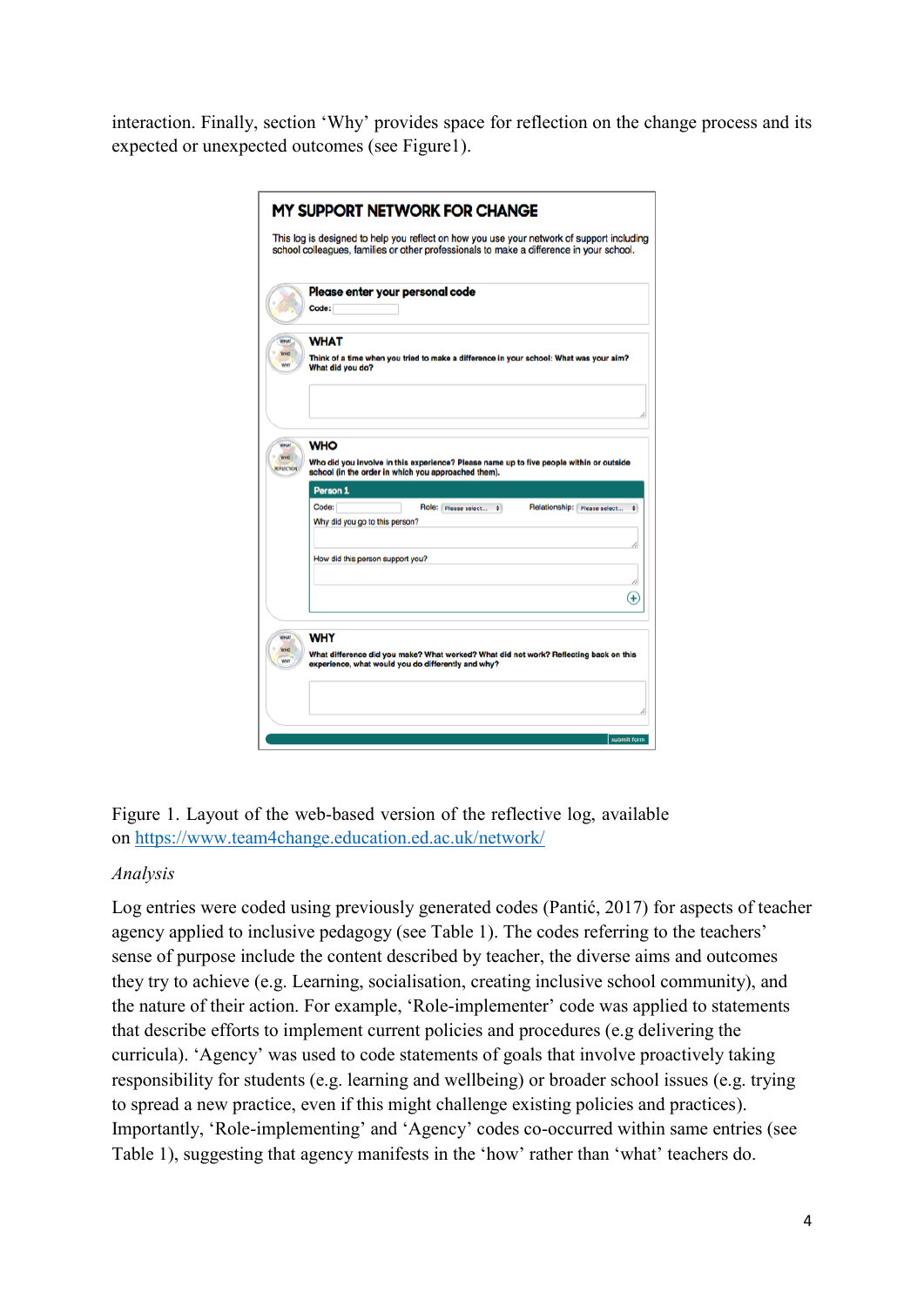| log section      | log text | purpose<br>(content) | purpose (role-<br>implementer<br>$\mathcal{L}$ | purpose<br>(agency) | competence<br><i>(inclusive</i><br>praxis/enact<br>ment) | autonomy<br>level<br>(individual) | autonomy<br>level<br>(classroom) | autonomy<br>(within<br>school) | autonomy<br>(beyond<br>school) | interaction<br>(vertical) | interaction<br>(horizontal) | interaction<br>(collegial) | interaction<br>(nature)  | reflection<br>(descriptive) | reflection<br>(critical) |
|------------------|----------|----------------------|------------------------------------------------|---------------------|----------------------------------------------------------|-----------------------------------|----------------------------------|--------------------------------|--------------------------------|---------------------------|-----------------------------|----------------------------|--------------------------|-----------------------------|--------------------------|
| WHAT             |          | diverse<br>outcomes  | 12                                             | 20                  | 17                                                       | $7\overline{ }$                   | 10                               | 15                             | 3                              | 12                        | 2                           | 6                          |                          | 2                           | $1\,$                    |
| WHO1             |          |                      |                                                |                     |                                                          |                                   |                                  |                                |                                |                           |                             |                            |                          |                             |                          |
| why              |          |                      | $1\,1$                                         | 13                  | 10                                                       | 10                                | $11\,$                           | 12                             | 5                              | $18\,$                    | 8                           | 4                          |                          |                             |                          |
| how              |          |                      | 12                                             | 9                   | 8                                                        | 8                                 | 6                                | 13                             | 6                              | 17                        | 8                           | $\overline{7}$             | $advice = 36$            |                             |                          |
| WHO <sub>2</sub> |          |                      |                                                |                     |                                                          |                                   |                                  |                                |                                |                           |                             |                            |                          |                             |                          |
| why              |          |                      | 8                                              | $\overline{7}$      | 5                                                        | 5                                 | 3                                | $\overline{7}$                 | $\overline{2}$                 | 8                         | 6                           | 3                          | $support = 28$           |                             |                          |
| how              |          |                      | $\overline{7}$                                 | 4                   | 5                                                        | 5                                 | 4                                | 6                              | 2                              | $\overline{7}$            | 6                           | 5                          |                          |                             |                          |
| WHO3             |          |                      |                                                |                     |                                                          |                                   |                                  |                                |                                |                           |                             |                            | friendship=              |                             |                          |
| why              |          |                      | 4                                              | 3                   | 3                                                        | $\overline{2}$                    | $\mathbf{1}$                     | 5                              | $\mathbf{1}$                   | 3                         | 4                           | $\mathbf{1}$               | 21                       |                             |                          |
| how              |          |                      | 3                                              | $\mathbf 0$         | $1\,$                                                    | $\,1\,$                           | $\mathbf 0$                      | $\ddot{4}$                     | $\overline{2}$                 | $\overline{2}$            | $\mathbf 2$                 | $\overline{2}$             |                          |                             |                          |
| WHO4             |          |                      |                                                |                     |                                                          |                                   |                                  |                                |                                |                           |                             |                            | collaboratio             |                             |                          |
| why              |          |                      | $\circ$                                        | 3                   | $\overline{2}$                                           | $\,1\,$                           | $\mathbf{1}$                     | $\overline{2}$                 | $\,1\,$                        | $\mathbf{1}$              | $\,1\,$                     | $\,1\,$                    | $n = 16$                 |                             |                          |
| how              |          |                      | $\bf 0$                                        | 3                   | 1                                                        | $\mathbb O$                       | $\circ$                          | $\overline{2}$                 | $\overline{2}$                 | $\mathbf 0$               | $\overline{2}$              | $\mathbbm{1}$              |                          |                             |                          |
| WHO5             |          |                      |                                                |                     |                                                          |                                   |                                  |                                |                                |                           |                             |                            |                          |                             |                          |
| why              |          |                      | $1\,$                                          | $\mathbf 0$         | $\mathbf 0$                                              | $\mathbf 0$                       | $\mathbf 0$                      | $\,1\,$                        | $1\,$                          | $\,1\,$                   | $\mathbb O$                 | $\mathbf 0$                | approval=16              |                             |                          |
| how              |          |                      |                                                |                     |                                                          |                                   |                                  |                                |                                |                           |                             |                            | multiple<br>perspectives |                             |                          |
|                  |          |                      | $1\,$                                          | $\circ$             | $\mathbf 0$                                              | $\,0\,$                           | $\mathbf 0$                      | $1\,$                          | $\mathbb O$                    | $\mathbf{1}$              | $\circ$                     | $\mathbf{0}$               | $= 1$                    | 34                          | 21                       |
| WHY              |          |                      |                                                |                     |                                                          |                                   |                                  |                                |                                |                           |                             |                            | general                  |                             |                          |
|                  |          |                      | 5                                              | 5                   | 12                                                       | 5                                 | 5                                | 10                             | $\overline{2}$                 | з                         | $\circ$                     | 5                          | occurrence               | 13                          | 4                        |
| <b>TOTAL</b>     |          |                      | 64                                             | 67                  | 64                                                       | 44                                | 41                               | 78                             | 27                             | 73                        | 39                          | 35                         |                          | 49                          | 26                       |

Table 1. Overview of codes with frequencies

Similarly, the inclusive pedagogical principles of everybody (rather than some) and flexible ways of working with others were manifest in both 'implementation' of existing policies and proactive engagement in more inclusive practices at levels within school (individual, classroom, school) and beyond (e.g. reaching out to school families or other professionals). Relationships and interactions with colleagues or other non-superior actors were coded as 'horizontal', while those with line managers or other players in position of power were coded as 'vertical'. Both could also be coded as 'collegial' when there was evidence of support and trust in the reasons given for approaching someone and/or statements about nature of support received (see Table 1 and the 'Who' section of the Log). The reasons why the named person was approached and how they were involved were coded as 'advice', 'support', (including 'friendship' or 'access to resources'), 'collaboration', 'formal approval', and 'gaging multiple perspectives' (see Table 1). Finally, reflexivity as an aspect of agency was coded as 'descriptive' when it involved evidence of surface, procedural, 'what works' kind of reflection, with standards and school practices being accepted uncritically. The code 'Critical' was applied to the evidence of deeper, critical reflection, e.g. challenging assumptions that underlie current policy and practice.

The integrity of each log entry was kept by applying any code to the data in any log section. For example the sense of purpose could be expressed/coded in the 'What' as well as any other section of the log (see Table 1 and the Log). Likewise, although the codes referring to the nature of interactions mostly applied to the data in 'Who' section, the were applied across the log where evidence occurred.

#### **Results and tool adjustments**

#### *What difference did teachers try to make?*

In the initial version of the log 14 teachers (all but one) described the situations in which they sought to address barriers to learning of a particular student or group of students they described as 'under-achieving' and/or having 'behaviour issues' or other barriers such as dyslexia, or not speaking the language of instruction. One teacher described a wider school initiative she led in response to the 'attainment challenge' launched by the Scottish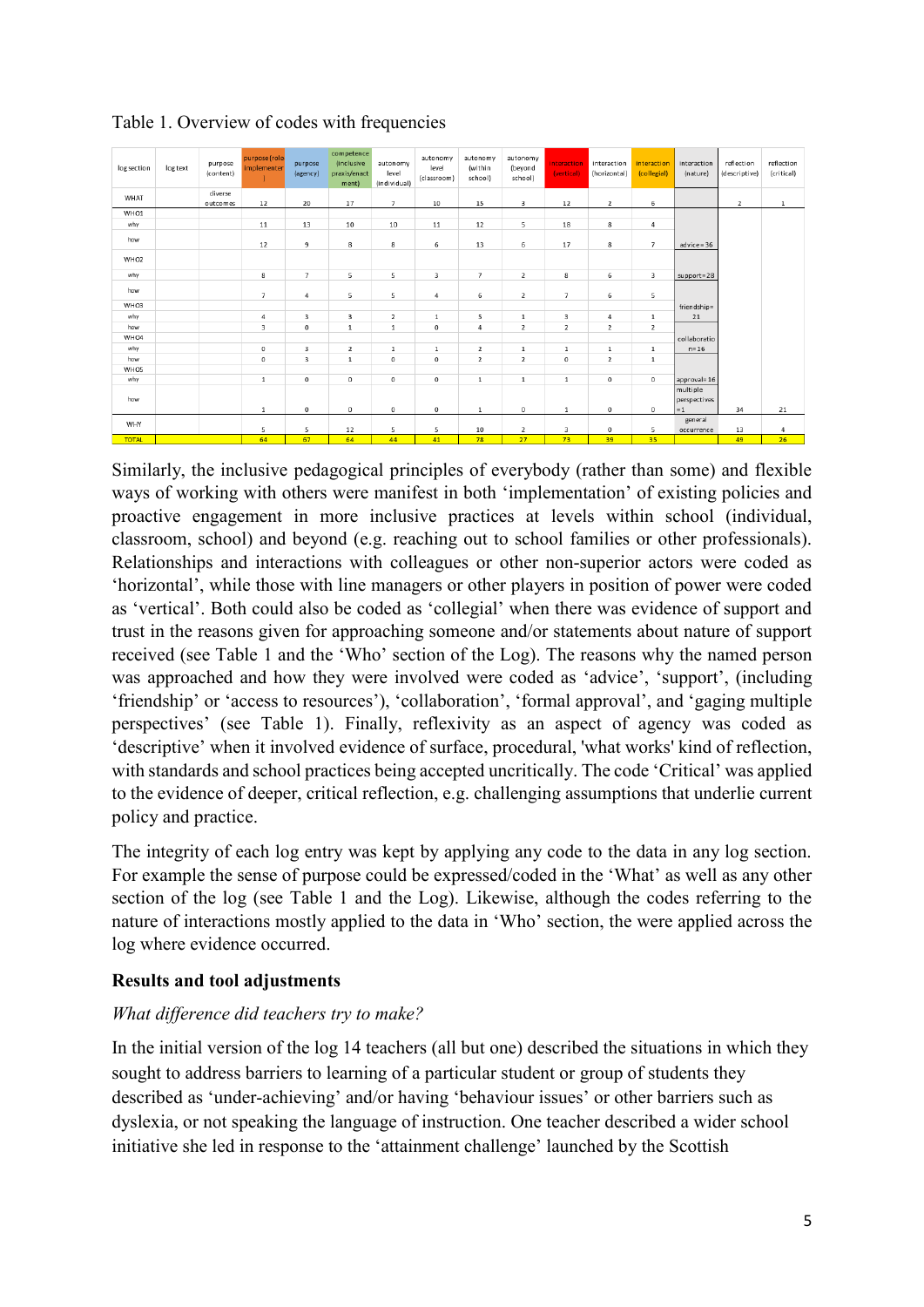government with the aim of 'closing a gap in achievement' between the most socioeconomically disadvantaged and other students.

This partly reflected the reality of teacher's traditional role providing, as one teacher put it 'few opportunities to engage in professional activity beyond the classroom', but possibly also resulted from the original instruction to describe 'a situation in which they sought to address a risk of exclusion and underachievement in their schools'. Students' wellbeing and general school experiences clearly mattered to teachers as much as their achievement. This was well articulated by the teacher who led the school-wide project:

'We are also responding to the 'attainment challenge' in a way which is labelling students – quite literally, we have a group of students who are known to staff and themselves as 'the closing the gap group'…being offered a range of supports and interventions…To change exam results while placing a lot of individual pressure (and, implicitly blame) on small groups of students who are perceived to… drag our attainment statistics below the desired levels…to my mind reproduces the marginalisation. I want us…to take time to listen deeply and well to the voices in our school community…to make changes that are meaningful in students' lives as well as in their exam results…(particularly those in more marginalised groups) feeling happy, safe and engaged in our school community more of the time…'

This entry resonates with the principle of everybody vs. some of the inclusive pedagogical approach and clearly reflects teacher's in-depth understanding of the implication of policies for students' schooling experiences and outcomes that go beyond exam results.

Following teachers' suggestions, the log instruction was reformulated to: 'Think of a time when you tried to make a difference in your school: What was your aim? What did you do?' The aim was to capture a greater range of purposes and experiences, within and beyond classroom.

School staff and student teachers who responded to the changed version of the log covered a wider range of content regarding the difference they wanted to make in their schools. These have been coded under 8 categories as follows: Learning, e.g. Subject; Widening access and participation; Socialisation; Shared sense of purpose; Dealing with difficult situations; Children independence; Creating inclusive school community, and Policy implementation. As an example, this teacher described an effort to spread a practice promoted independent learning (Teacher, Log ID35):

'I wanted to encourage children to reflect on and manage their learning more independently. I decided to pilot a system of 'learning folders', in which children had tailored laminated materials on which to practise aspects of their learning in which they required development. They also stored and reviewed practice papers to monitor their own progress. The pilot was successful in enabling the children to feel more independent and was subsequently rolled out across school as 'learning packs', which are now standard'.

'Role-implementation' and 'agency' codes co-occurred across the three log sections covering both procedural activities required by the institutional role, and initiatives that go beyond what is expected as part of their regular practice, with similar frequencies to each other and to the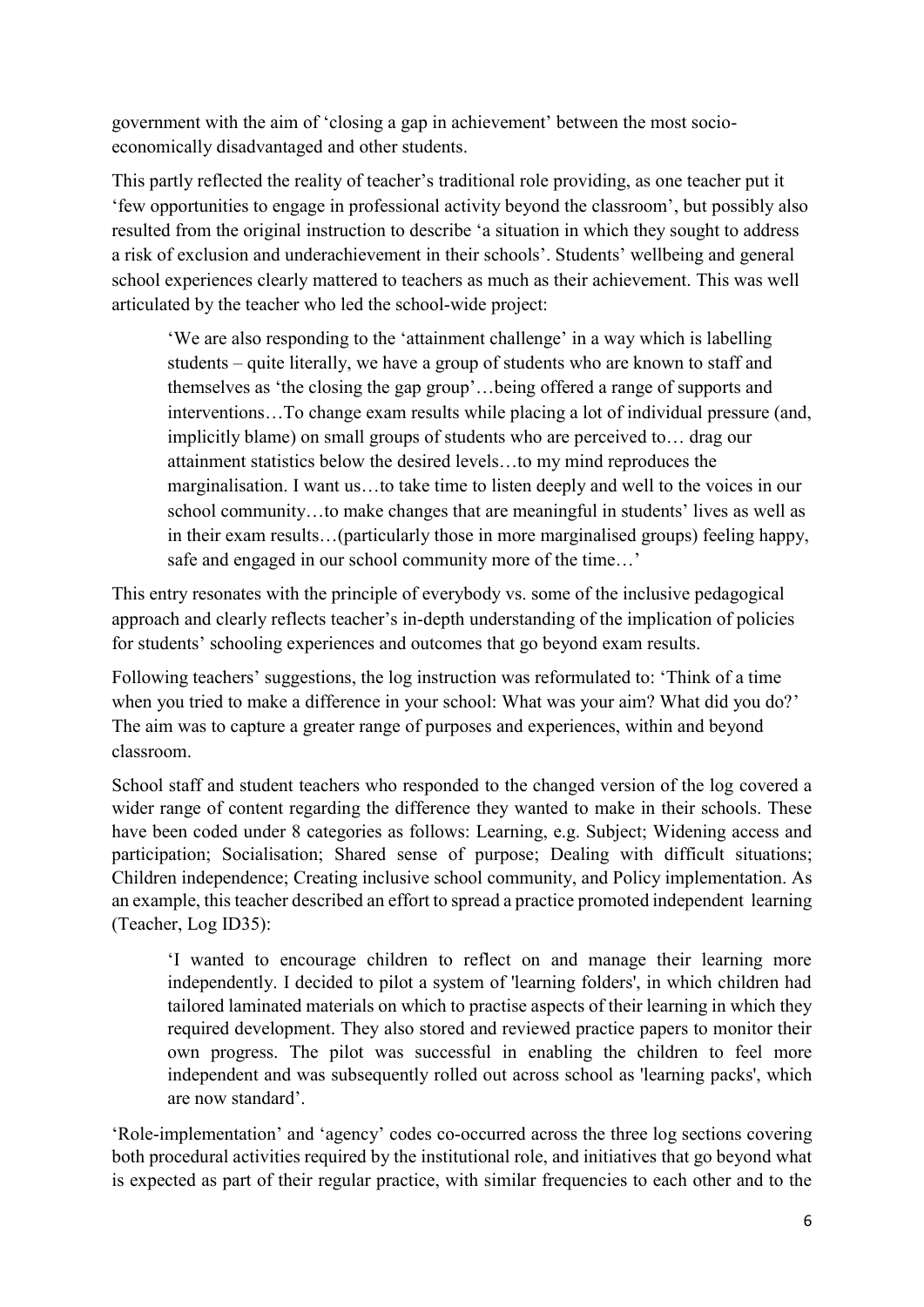application of inclusive pedagogy principles (See Table 1). The following example is an extract of a school teacher's log entry coded both as 'role-implementation' and 'agency' (Teacher, Log ID2):

'Encourage and support teachers in using concrete representations when teaching maths. Help children develop an understanding of the size of numbers. Support parents in helping their children with maths. Asked children and parents to make 'half a hundred hedgehogs' and bring into school. Classes took it in turns to organise and begin counting hedgehogs Over 13 thousand hedgehogs brought into school altogether. Hedgehogs remain in school, in boxes and around the corridors. Children and teachers use them to support learning in maths lessons. Challenge: Would enough families bake salt dough hedgehogs? Children didn't all want to share their hedgehogs – extra learning about sharing and being part of something bigger than yourself.'

The example combines elements of implementing maths curriculum with exercise of teacher agency to initiate making hundreds of hedgehogs with the support of parents.

An example from a student teachers that had previously worked as a school teacher (Student, Log ID 12) illustrates a co-occurrence of codes 'agency' and 'inclusive practice':

'When I was working in a high school, in Brazil. I tried to make sure that all my pupils (those who could or could not afford to buy the books) could get access to the reading required by the Universities' entrance exams. I organised a meeting with the subjects coordinator and the local librarian and we agreed that all pupils would have access to films where they were available (six of the 18 books required for the entrance exam were made into movies)'.

In this example, the respondent was pro-actively trying to make a difference in learning by enabling all students to access learning materials in preparation for the exams.

Comparing the two groups of respondents, student teachers described more situations coded with 'agency' (29 compared to 12 coded as 'role-implementation'), while school staff described more situations coded as 'role-implementation' (43 compared to 20 coded with 'agency', perhaps indicating that student teachers are more idealistic in their aspirations as agents of change.

#### *Who was involved and how?*

With regard to the ways in which teachers sought to involve others they mentioned relevant players including families, school colleagues, management, support staff, various external agencies and professionals such as social workers and education psychologists, and researchers. They described different types of interactions including seeking advice e.g. from a colleague or specialist; or more regular communication e.g. with parents or social worker, as well as relying on colleagues for 'moral support'. The reasons for interactions also varied from the formal approval seeking from the management to the more horizontal exchanges, e.g. identifying a colleague who had a Bengali-speaking student who could facilitate communication with a student who did not speak English.

Respondents also provided contextual information that helped characterise the described ways of working with others as more or less aligned to the inclusive pedagogical approaches.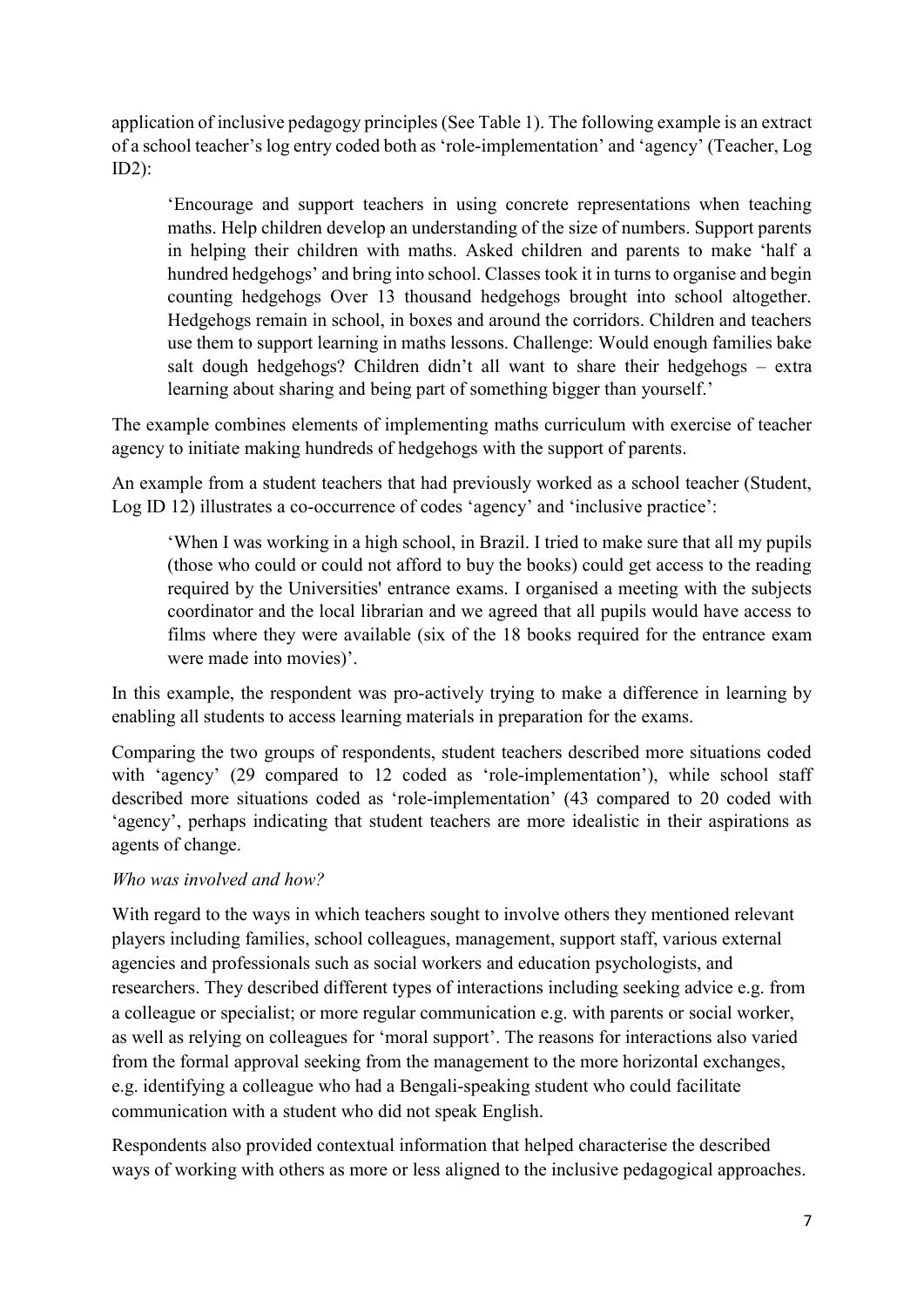Sadly, a few responses resonated with deficit views of students and families described as 'unable to engage with school life' or 'refusing to work' or 'engage with learning', but also those recognising the 'need to understand the impact of home situations or poverty on learning', and their own role in creating inclusive environments for all learners. For example, the ways of working with support staff ranged from teachers refusing to send children out of class, to those relying on various experts to help fix, e.g. a behaviour issue, outside classroom.

The revised version of the log included a drop down menu allowing teachers to describe the type of interaction with particular others as well as space for details about the nature of and reasons for particular interactions (see Figure 1.).

Teachers largely reported within school (inter-)actions, mostly at an individual and classroom levels (see Table 1). Seven log entries, with classroom and within-school codes co-occurring refer to situations where a classroom level action has turned into a whole school practice, supported by colleagues and leadership team through advice and approval, as in this example (Teacher, Log ID34):

'I was new to the school and I wanted to introduce a new way to ensure there was consistent and high level support for students with special educational needs and disabilities who find behaviour a challenge. The school now uses a pro-forma I created.'

Other initiatives reported by the respondents acted at an individual level and were related to various purposes, e.g. individual support for new staff (newly qualified teacher), learning support for one or more student, personal implementation of new learning policy/curriculum.

Regarding the type of interaction, 12 out of 73 vertical interactions were coded also as collegial compared to 16 out of 39 horizontal ones. When trying to make a difference, the respondents mostly interacted with various people in a position of power, or a particular hierarchical role in the school, e.g. leadership team. However, the nature of these interactions was not always a formal or informal approval but also advice seeking, friendship and support (moral/emotional as well as material/resources); collaboration; and seeking multiple perspectives. The reasons given for involving other people in the situation indicate that friendship played a role as important as approval when interacting with leadership team, and even more important when approaching a peer teacher. However, respondents' choice of a code from the drop down menu was not always the same as researchers' interpretation of the nature of relationships from the textual log entry. As an example, a student (Student, Log ID29) described a situation where they tried to make a difference in the learning of a student diagnosed with ADHD introducing a reward system to be used at home as well as at school. They involved the pupil's family indicating the nature of the interaction as friendship, while the explanation of why the family was approached and how this has influenced the situation was coded as 'collaboration'.

#### *Reflections on the outcomes*

Finally, teachers' reflections on the outcomes of their effort and reasons for their success or failure largely emphasised the importance of communication for understanding multiple perspectives, and with a couple of exceptions, limited impact e.g. on students' improved confidence.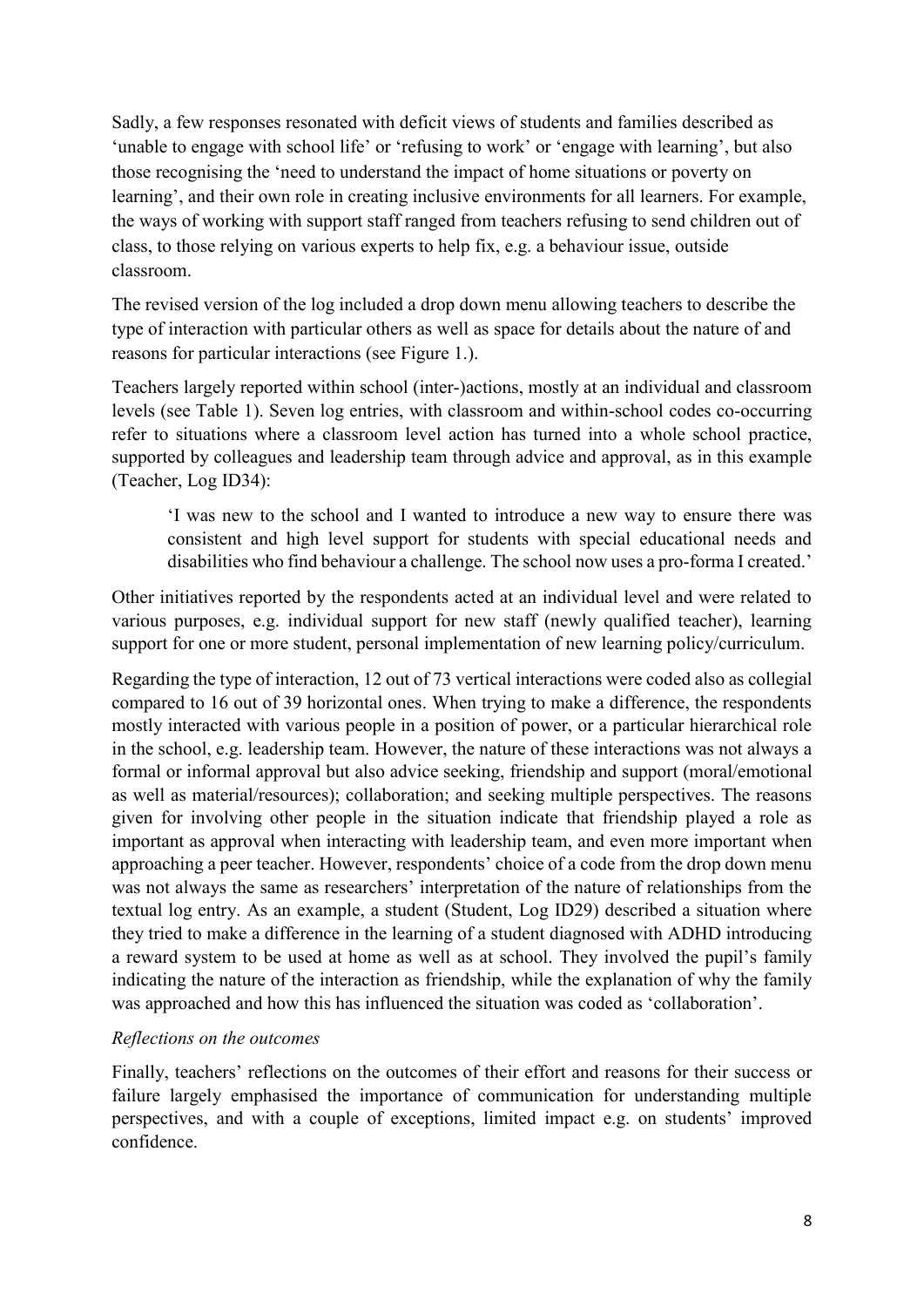The principles of inclusive practice, such as everybody, trust, and co-agency, were enacted both within 'role-implementing' and 'agentic' sense of purpose, particularly when respondents reflect back on the situation they chose to report (in 'Why' section of the log), as in this example (Student, Log ID24):

'the difference I made was I allowed pupils the opportunity to attend an extra-curricular club at a time that suited them. This worked as not all pupils are able to attend clubs after school and so the lunchtime club allowed them the opportunity to be active.'

This student's log entry captured an effort to involve other people to address barriers to inclusion, in line with the inclusive pedagogical emphasis on extending what is ordinarily available to all pupils.

Teachers' reflection on the situations varied greatly from bullet-point descriptive statements to the few instances of critical reflection in which teachers shared their deeper insights into the complex ways in which social issues and policies affect their practices, as in the quote on page 6).

This variation could be linked to teachers' remit within school. For example, most classroom teachers did not have a chance to participate in strategic decision-making and sometimes implemented polices they disagreed with, e.g. 'to send a misbehaving child home'. Those who reported that they felt trusted also seemed to seek more creative solutions in working consistently with parents or other professionals.

To stimulate deeper reflection on the outcomes and influences on teacher agency, the revised instruction included prompting questions 'What difference did you make? What worked? What did not work? Reflecting back on this experience, what would you do differently and why?'. Still more responses were coded as descriptive (49) rather than critical reflection (26). Descriptive reflections appeared to be brief, often listing things that worked or did not while more critical ones went into depth taking into consideration more elements that influenced the process of change. The following example (Teacher, Log ID39) shows a descriptive reflection where, despite the respondent highlights different aspects involved in the process of change, this is done superficially without unpacking the undergoing issues that influence the outcome:

'Surveying all the staff and children really meant that everyone had ownership over the changes we made. Each time I survey it appears that the Values are more and more Embedded. However it is an ongoing process and needs to be kept fresh in some way to ensure that the Values are valued. So each year we need to change something for it to remain fresh. It is also difficult to tell whether I have had as much impact as I would like and what is a reasonable impact to expect to have.'

Another example (Student, Log ID27) includes more details in their reflection, taking into consideration what worked and what did not, as well as what they thought could be done differently and how. Moreover, the consideration of other people involved and the effects that elements not considered before might eventually have affected the outcomes of an action were interpreted as evidence of a more critical reflection: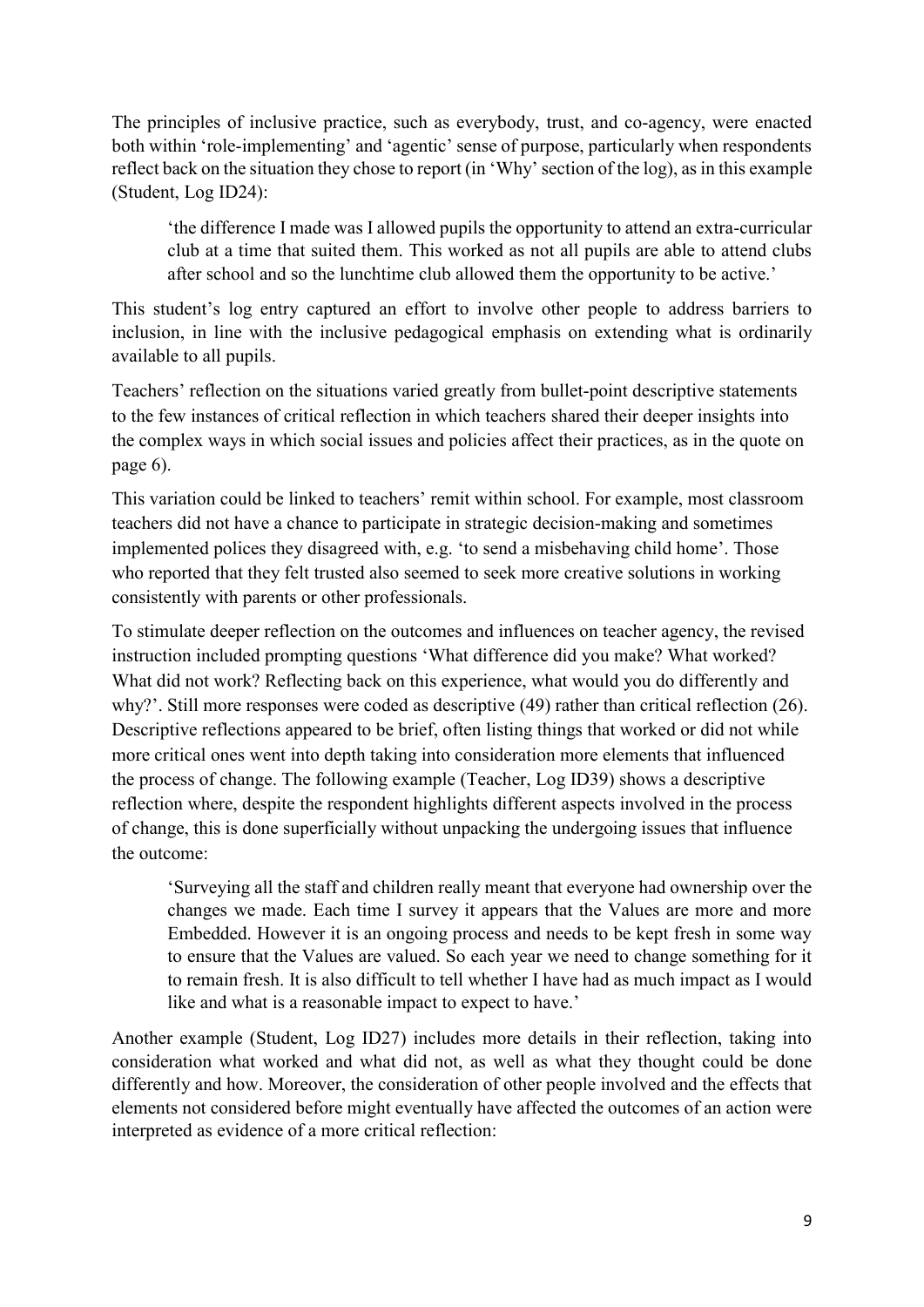'I felt that I listened to that child needs and put something into place to scaffold their learning. The difference I made allowed us to learn about our own practice and the changes we could make to optimise children's learning. I felt working in partnership with staff worked really well, this allowed us to communicate and support this child's needs and also think about their next steps in their learning. However, I felt that I was lucky to have had time this week to listen to this child, due to the class size, time management and the variety of needs spending quality time to listen to learners I feel is a constant struggle. I feel that wording in homework was something we needed to look into, and strategies that are needed to complete the homework need to match the ability of the learners. I think next time I would maybe sit and listen to what the learners understanding of the homework is first, before just going and explaining it all. I think knowing the learners process of thinking is important in order to understand the difficulties they are having. This is so that I can get to where the real difficulty lies, that may have been the reason the child was feeling anxious in the first place.'

In summary, teachers' efforts to make a difference are largely focused on students, but involve a wider range of purposes, including but not limited to raising attainment. The inclusive pedagogical approaches reflect in *how*, rather than *what* teachers do. Their (inter-)actions can be characterised as inclusive both when they enact existing policies and attempt to innovate practices. Teachers mostly approach people within school, most often those in positions of power, for support, advice or approval. Their reflections about the outcomes of efforts to make a difference are often descriptive, reflecting existing policies or school procedures, with few examples of a deeper, more critical reflections on the underlying assumptions and ideas about how things could be done differently to build more inclusive school communities.

#### **Future uses of the log**

These findings have influenced further developments of the log for uses in teacher education and research that open new ways of analysing teachers' relational agency in relation to its specific and diverse purposes. Such analysis can help us understand how genuine communities of practice in which purposes are shared and practices aligned emerge from interactions within and beyond schools.

**In teacher education** the log can be used by students, e.g. during placement in schools as part of initial teacher education and discussions of the different school and policy contexts that are sources of opportunities as well as barriers to innovative practices. It is particularly suitable for stimulating reflection of students with some experience, e.g. on teacher leadership courses.

**In professional development** the log can be used for teachers' individual and collective reflection in school-based professional development activities. For example, a group of teachers who set a goal they would like to achieve together can use the log to reflect on and negotiate the meaning of desired outcomes and practices, and identify support network members with particular knowledge, resources or expertise.

**In research** log data can be analysed using quantitative and qualitative techniques to examine the patterns of teachers' interactions in relation to particular purposes. Studies could explore how teachers work with others within and beyond school to enact particular change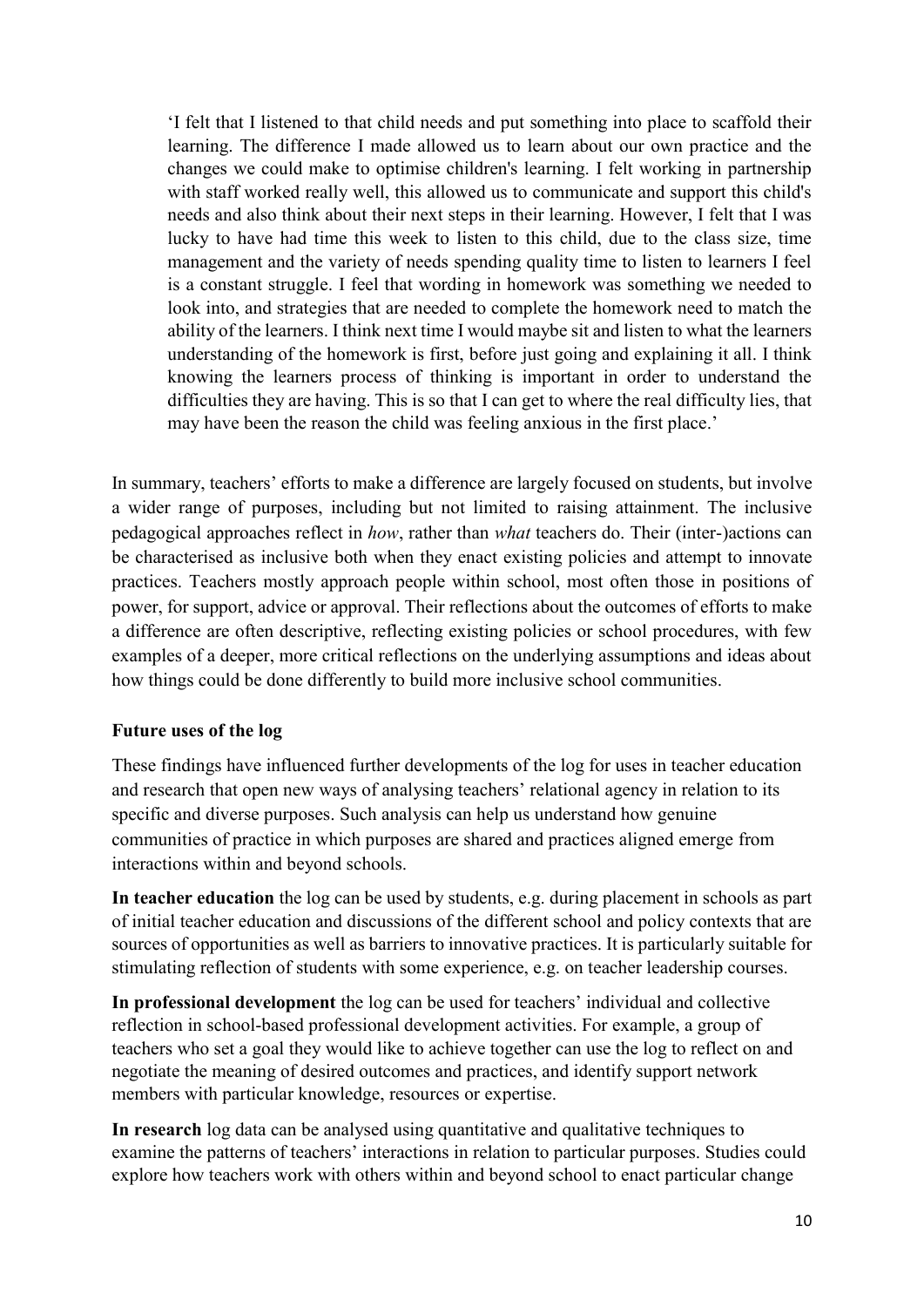or practice. The desired outcomes (and their indicators) can be externally mandated or initiated by the school staff, or in collaboration with the researchers. Longitudinal studies could examine how teachers' support networks emerge over time as they seek to make a difference, individually and as members of a community.

The reflective log is particularly suited for collaborative projects designed and implemented together by practitioners and researchers to maximize both research rigor and potential impact. A large scale mixed method social network analysis could help us understand the patterns of teachers' interactions that enable a change of interest across contexts. At the same time, practitioners in particular locations can receive feedback based on their school data to inform their individual and school development, working with researchers as critical friends.

#### **References**

Archer, M. S. (2000). *Being Human: The Problem of Agency*. Cambridge: Cambridge University Press.

Black-Hawkins, K. & Florian, L. (2012). Classroom teachers' craft knowledge of their inclusive practice. *Teachers and Teaching* 18(5), 567-584.

Daly, A. J., Moolenaar, N. M., Bolivar, J. M., & Burke, P. (2010). Relationships in reform: the role of teachers' social networks. *Journal of Educational Administration*, 48(3), 359–391.

Edwards, A. (2007). Relational Agency in Professional Practice: a CHAT analysis, Actio. *An International Journal of Human Activity*. 1, 1-17.

Edwards, A. (2010). Relational Agency: Working with Other Practitioners. In Anne Edwards (ed.). Being an Expert Professional Practitioner, 61–79. Netherlands: Springer.

Edwards, A. (2017). The Dialectic of Person and Practice: How Cultural-Historic Accounts of Agency an Inform Teacher Education. In J. Clandinin & J. Husu (Eds.) *The SAGE Handbook of Research on Teacher Education.* Sage publications.

Florian, L. (2009). Preparing teachers to work in 'schools for all', *Teaching and Teacher Education* (introduction to special issue on teacher education for inclusive education), 25(4), 553-554.

Goddard, Y. L., Goddard, R. D. & Tschannen-Moran, M. (2007). A theoretical and empirical investigation of teacher collaboration for school improvement and student achievement in public elementary schools. *Teachers College Record*, 109 (4), 877–896.

Gómez, A., Puigvert, L. & R. Flecha (2011). Critical Communicative Methodology: Informing Real Social Transformation Through Research. *Qualitative Inquiry,* 17(3), 235– 245.

Grangeat, M., & Gray, P. (2008). Teaching as a collective work: analysis, current research and implications for teacher education. *Journal of Education for Teaching*, 34(3), 177–189.

Louis, K. S., Marks, H. M., & Kruse, S. (1996). Teachers' Professional Community in Restructuring Schools. *American Educational Research Journal*, 33(4), 757–798.